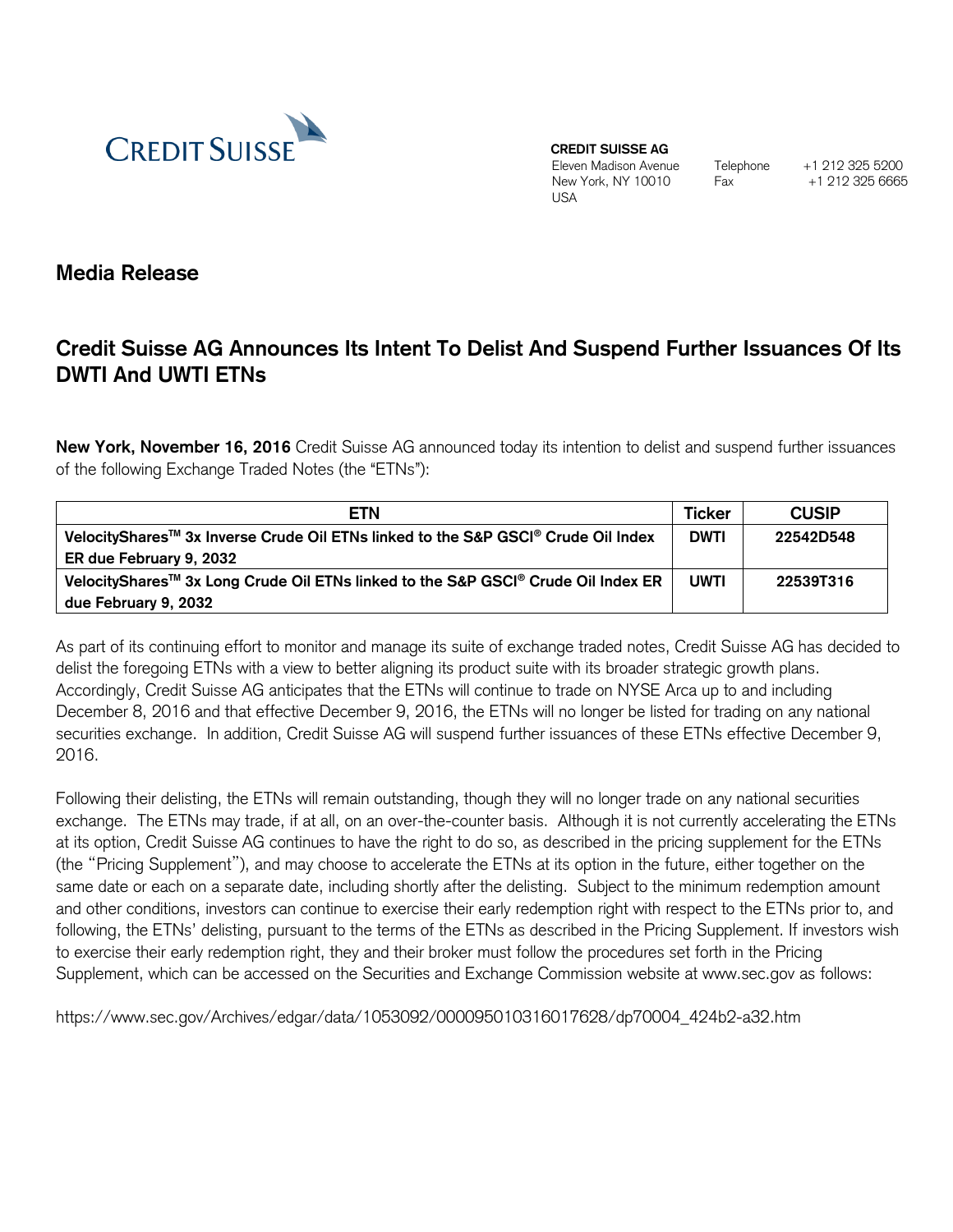Only the VelocityShares™ 3x Inverse Crude Oil ETNs linked to the S&P GSCI® Crude Oil Index ER due February 9, 2032 (NYSE Arca: DWTI) and the VelocitySharesTM 3x Long Crude Oil ETNs linked to the S&P GSCI® Crude Oil Index ER due February 9, 2032 (NYSE Arca: UWTI) are affected by this announcement.

As disclosed in the Risk Factors section of the Pricing Supplement, the market value of the ETNs may be influenced by, among other things, the levels of actual and expected supply and demand for the ETNs in the secondary market. It is possible that this announcement and the delisting and suspension of further issuances of the ETNs, as described above, may influence the market value of the ETNs. For example, delisting the ETNs will remove the primary source of liquidity for the ETNs and investors may not be able to sell their ETNs in the secondary market at all. In addition, suspending further issuances of the ETNs may further adversely affect liquidity for any secondary market that may develop following a delisting. Credit Suisse AG cannot predict with certainty what impact, if any, these events will have on the public trading price of the ETNs. Investors are cautioned that paying a premium purchase price over the indicative value of the ETNs could lead to significant losses. An investor that pays a premium for the ETNs, for example, may suffer significant losses if the investor is unable to sell the ETNs in the secondary market, if the investor sells at a time when the premium has declined or is no longer present or if Credit Suisse AG accelerates the ETNs at its option. Even if investors do not pay a premium over the indicative value of the ETNs, investors could still suffer substantial losses because of the illiquidity associated in the secondary market. For instance, investors may not be able to sell the ETNs readily and may suffer substantial losses and/or sell the ETNs at prices substantially less than their intraday indicative value or closing indicative value, including being unable to sell them at all or only sell them for a price of zero in the secondary market.

In addition, as described above, Credit Suisse AG continues to have the right to accelerate the ETNs at its option in the future, either together on the same date or each on a separate date, including shortly after the delisting. If Credit Suisse AG accelerates the ETNs at its option, investors will receive the applicable accelerated redemption amount, which will be an amount equal to the arithmetic average of the closing indicative values (which will not include any premium) of the applicable ETN during the accelerated valuation period. Any investors who paid more for their ETNs (including any premium to closing indicative value) than the amount they receive upon an acceleration will suffer a loss on their investment, which could be significant. In addition, investors will not receive any other compensation or amount for the loss of the investment opportunity of holding the ETNs and investors may be unable to invest in other securities with a similar level of risk and/or that provide a similar investment opportunity as the ETNs.

## **Press Contacts**

Nicole Sharp, Credit Suisse AG, telephone +1 212 325 8708, [nicole.sharp@credit-suisse.com](mailto:nicole.sharp@credit-suisse.com) Azar Boehm, Credit Suisse AG, telephone +1 212 538 3953, [azar.boehm@credit-suisse.com](mailto:azar.boehm@credit-suisse.com)

## **Credit Suisse AG**

Credit Suisse AG is one of the world's leading financial services providers and is part of the Credit Suisse group of companies (referred to here as 'Credit Suisse'). As an integrated bank, Credit Suisse offers clients its combined expertise in the areas of private banking, investment banking and asset management. Credit Suisse provides advisory services, comprehensive solutions and innovative products to companies, institutional clients and high-net-worth private clients globally, as well as to retail clients in Switzerland. Credit Suisse is headquartered in Zurich and operates in over 50 countries worldwide. The group employs approximately 47,690 people. The registered shares (CSGN) of Credit Suisse's parent company, Credit Suisse Group AG, are listed in Switzerland and, in the form of American Depositary Shares (CS), in New York. Further information about Credit Suisse can be found at www.creditsuisse.com.

# # #

This document was produced by, and the opinions expressed are those of, Credit Suisse as of the date of writing and are subject to change.